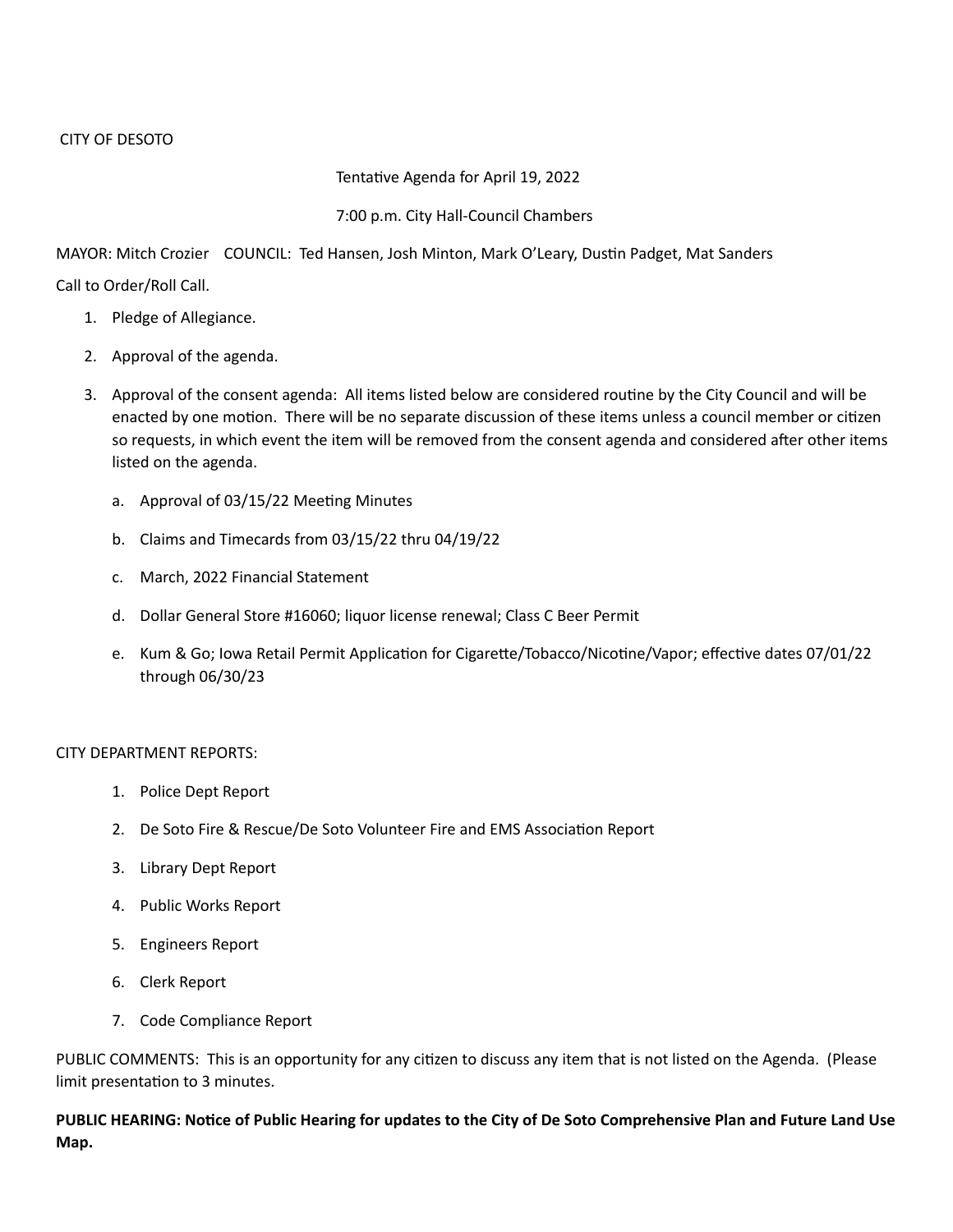- 1. Approve Resolution 2022-16; A Resolution adopting an amendment to the City of De Soto Future Land Use Map of the Comprehensive Plan.
- 2. Approve Resolution 2022-17; A Resolution approving the designation of SLFRF Funds for the City of De Soto.
- 3. Approve Resolution 2022-18; A Resolution to appoint a representative and alternate representative to the Dallas County Emergency Management Commission.
- 4. Approve construction drawings for Keystone De Soto Plat 3.
- 5. Approve the second reading of Ordinance 348; An Ordinance amending the Code of Ordinances of the City of De Soto, Iowa, 2009, by amending Section 106.08(1) Collection Fee for Disposal of Solid Waste.
- 6. Approve the second reading of Ordinance #349; An Ordinance amending the Code of Ordinances of the City of De Soto, Iowa, 2009, by adding section 69.08 (17) No Parking on Madison Street or Madison Avenue near Public Safety Building.
- 7. Approve the second reading of Ordinance #350; An Ordinance amending the Code of Ordinances of the City of De Soto, Iowa, 2009, by rezoning JTB Investments, LLC site of approximately 5.5 acres in Adams Township section 24-789N-R28 from A-1 Agriculture District to M-2 Heavy Industrial District.
- 8. Approve the second reading of Ordinance #351; An Ordinance amending the Code of Ordinances of the City of De Soto, Iowa, 2009, by amending 18.05(2) Manner of Publication.
- 9. Approve pay application # 15 for \$152,991.80; Shank Constructors, Inc.; Contract 2019-04 (WTP).
- 10. Approve Statement of Final Completion, Owner's Acceptance of Work, and Contractor's Release of Claims on Contract 2019-03 (Pipelines) with MB Construction, contingent on submission of remaining closeout paperwork.
- 11. Approve MB Construction's final payment of \$7,920.00; Contract 2019-03 (Pipelines), contingent on submission of remaining closeout paperwork.
- 12. Approve pay application #3 for \$50,286.25; Northway Well & Pump Co.; Contract 2019-02 (WTP).
- 13. Approve estimate of \$2,935.00 from Xtreme Tree for removal of Elm/Ash trees from city park.
- 14. Approve Special Event Permit guidelines, requirements and application.
- 15. Approve new computer for fire department; cost \$700.00.
- 16. Discuss/Approve new uniforms for fire department members; \$170.00ea.
- 17. Approve replacement hose for fire department; 2 (100 ft) 140.95ea, 2 (50 ft) \$83.95ea, 2 (25 ft) \$58.95ea.
- 18. Approve estimate from Alley Auto for 4 mud tires for old grass truck; \$265.00 each.
- 19. Approve estimate of \$7,500.00 from Northway Well & Pump to repair the north well by adding stent/ extension.
- 20. Approve Closing the Fire Department Checking Account and Setting up a Fire Department Savings Account; Signatures on the Savings Account will be Mayor Crozier, Mayor Pro-Tem Hansen and City Clerk Thomas.